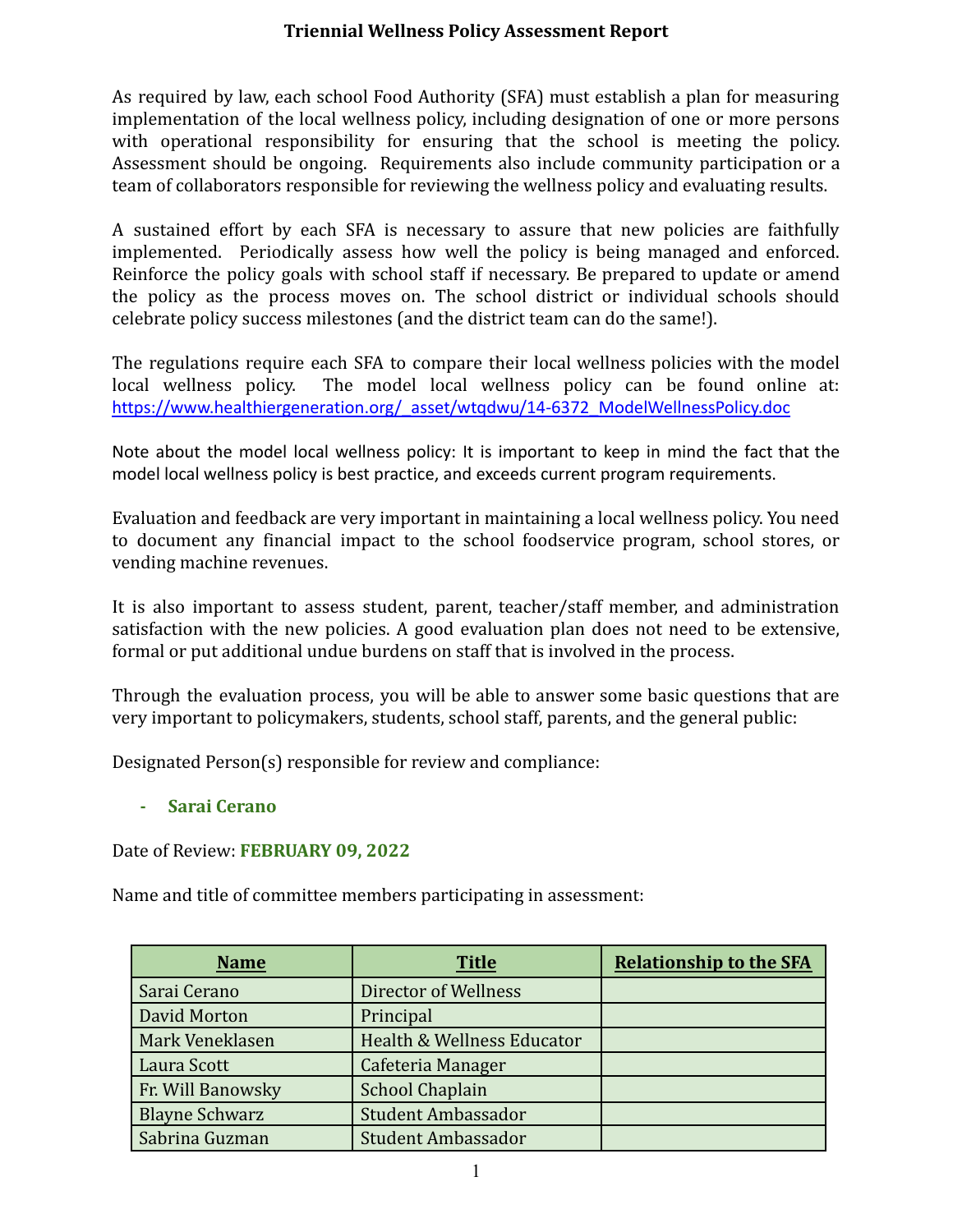1. What changes to nutrition education, physical activity, the nutritional quality of foods available to students, and other aspects covered by the policy occurred in each school as a result of the district wellness policy and the last assessment?

For example:

- Did the number of students participating in nutrition education change?
- Did the students have a different number of minutes of physical activity?
- Did any of the campuses change available food options?
- Did participation in the National School Breakfast or Lunch Program change?

The Cafeteria Staff has made a concerted effort to incorporate healthy options into the school meal plan, with an emphasis on variety and allergy-mindful foods for our students, faculty, and staff.

Our wellness program has begun evaluating the physical and emotional needs of the greater community, utilizing parent and faculty surveys, to identify areas of need and areas of impact. As we realize that healthy support systems encourage healthy students.

2. Are the goals listed in the current Local Wellness Policy implemented (review policy)?

| عصده |  |
|------|--|
|      |  |

3. What is the assessment of the current Local Wellness Policy?

For example:

- Is it making a difference?
- What's working?
- What's not working?

We believe that our current wellness policy is an effective approach to creating the foundation for healthy students and community.

Students are able to recognize that being healthy encompasses a variety of topics, including nutritional health, fitness, and social/emotional wellbeing.

4. Were recommended revisions in the last assessment adopted into policy?

| <b>If yes, date of last revision:</b>   February 09, 2022 |  |
|-----------------------------------------------------------|--|
|-----------------------------------------------------------|--|